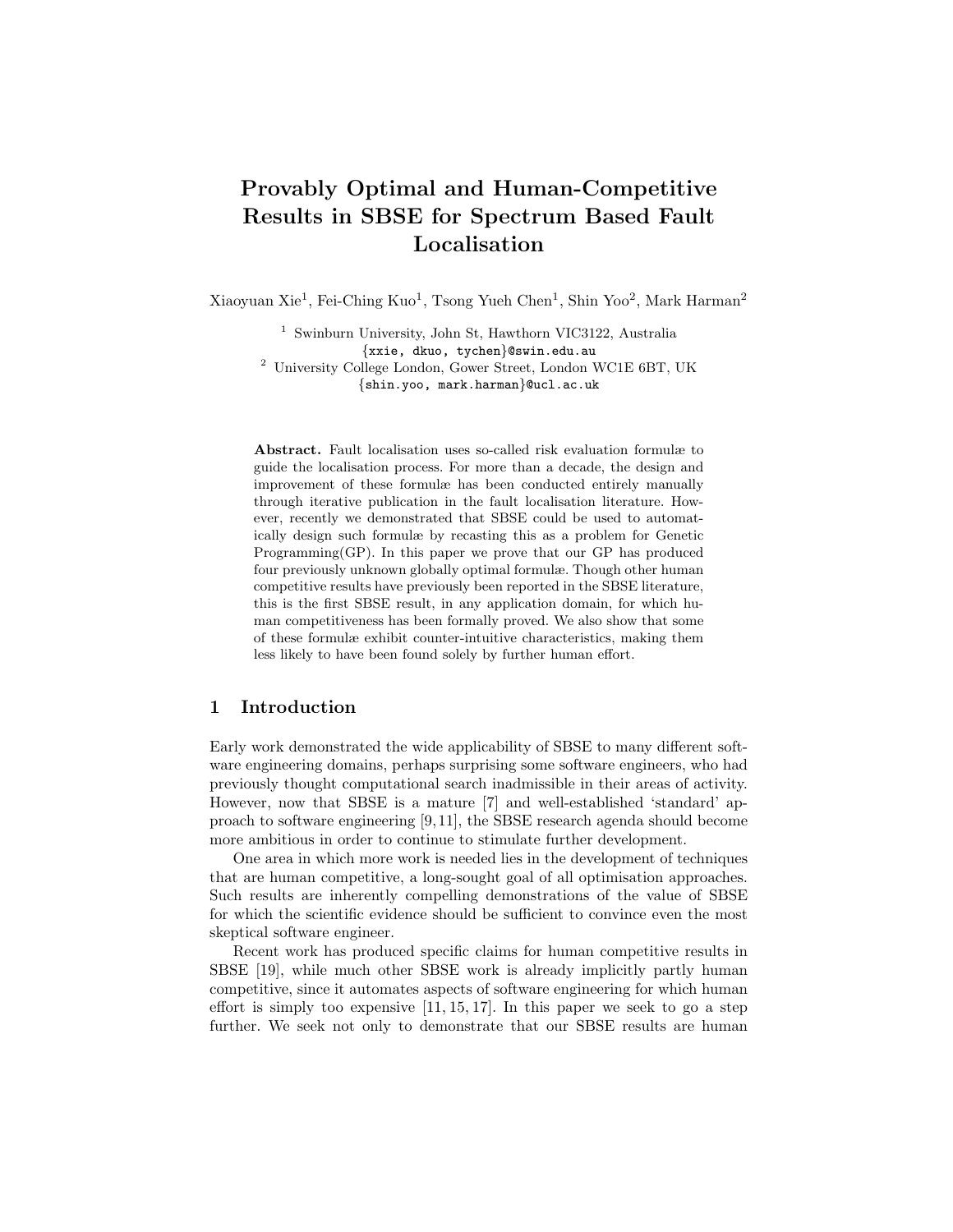competitive, but also that we have provably optimal results in an area for which many years of human effort have been expended by very capable scientists to construct just such optimal results.

The area for which we are able to demonstrate provably optimal and human competitive results is fault localisation. We focus on Spectrum-Based Fault Localisation (SBFL), a well-known and widely-studied fault localisation approach. SBFL ranks statements according to a risk evaluation formula. The faulty statement should ideally be ranked at the top. Designing an effective risk evaluation formula has been one of the most widely studied aspects of SBFL: known formulæ include Tarantula [14], Ochiai [1], Wong [20] and many others.

There has been more than a decade of risk evaluation formulæ development, all of which has remained entirely manual. This development has called upon the considerable ingenuity of many different groups of researchers, all of which have peer-reviewed expertise and results on the introduction of each of their proposed formulæ. Therefore, any approach which could automatically find an equivalent or better performing formula would clearly be human competitive, and at the highest level of intellectual challenge too.

Recently, Genetic Programming (GP) has been successfully applied to automatic design of risk evaluation formulæ [23]. Empirical results showed that, among the 30 GP-evolved formulæ, six are very effective and can outperform some human-designed formulæ. However, this analysis was entirely empirical; we cannot be sure that the evaluation formulæ found by our GP approach are always superior.

Fortunately, Xie et al. developed a framework to support the theoretical analysis of risk evaluation formulæ performance [21, 22]. Xie et al. analysed 30 manually designed risk evaluation formulæ, identifying a fault localisation effectiveness hierarchy between formulæ. The results of the theoretical analysis showed that there exist two maximal groups of human defined formulæ, namely ER1 and ER5, for programs with single fault.

In this paper, we apply the same theoretical framework to the 30 GP-evolved formulæ discovered by GP and reported by Yoo at SSBSE 2012 [23]. The results show that, among these 30 GP-evolved formulæ, four formulæ, namely GP02, GP03, GP13, and GP19 are optimal: GP13 is proved to be equivalent to the human-discovered optima ER1, while the remaining three formulæ form three distinct and entirely new groups of optima.

Interestingly, some of the optimal GP-evolved formulæ display characteristics that are best described as 'unintuitive'. This is a common observation for computational search; it finds niche results that are not always obvious and sometimes highly counter-intuitive; SBSE is no exception [11]. Since our results are both optimal, yet counter-intuitive, they are not only human competitive with respect to the past decade of human effort, but also unlikely to have been discovered by further decade of human effort.

The contributions of this paper are as follows:

– We prove that one of the risk-evaluation formulæ from the previous work [23] belongs to the same equivalence group as two known maximal formulæ,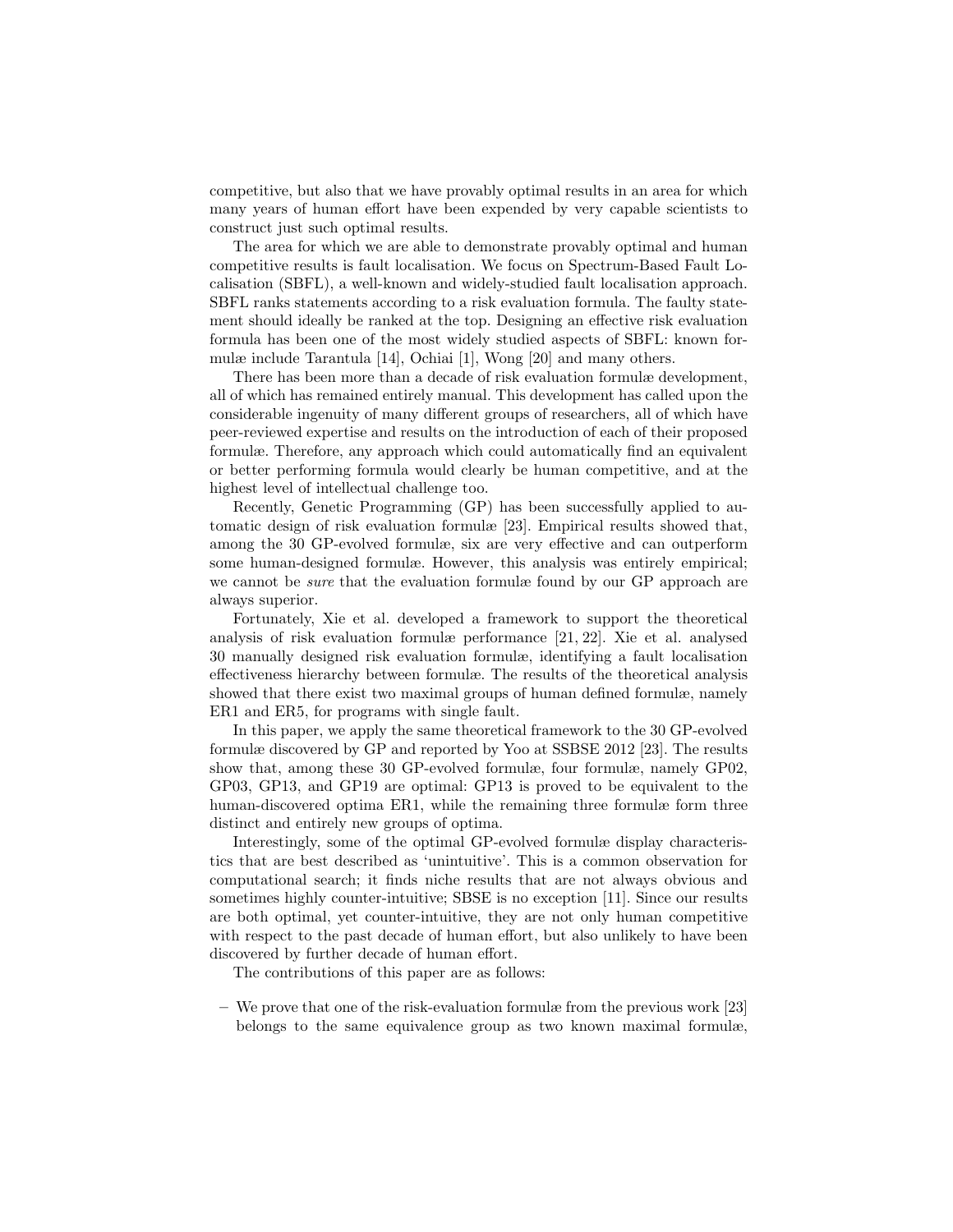extending the maximal group ER1 [21] to ER1'. This shows provable human competitiveness for the first time in SBSE.

- We also prove that three other formulæ from the previous work [23] form their own maximal groups.
- Our analysis of the evolved formulæ shows the flexibility of GP in designing risk evaluation formulæ. For some formulæ, GP follows the same design intuition as humans; for others, GP does not conform to the human intuition but still produces maximal formulæ.

The rest of the paper is organised as follows. Section 2 describes the foundations of Spectrum-Based Fault Localisation (SBFL) and the theoretical framework that uses set-membership to provably compare risk evaluation formulæ. Section 3 contains proofs of maximality for GP02, GP03, GP13, and GP19. Section 4 discusses the insights gained from an in-depth analysis of GP-evolved formulæ. Section 5 presents related work and Section 6 concludes.

## 2 Background

#### 2.1 Spectrum-Based Fault Localisation (SBFL)

SBFL uses testing results and program spectrum to do fault localisation. The testing result is whether a test case is failed or passed. While the program spectrum records the run-time profiles about various program entities for a specific test suite. The program entities could be statements, branches, paths, etc.; and the run-time information could be the binary coverage status, the execution frequency, etc. The most widely used program spectrum involves statement and its binary coverage status in a test execution [2, 14].

TS: 
$$
(t_1 \ t_2 \dots t_m)
$$
  
\nPG:  $\begin{pmatrix} s_1 \\ s_2 \\ \vdots \\ s_n \end{pmatrix}$  MS:  $\begin{pmatrix} 1/0 & 1/0 & \dots & 1/0 \\ 1/0 & 1/0 & \dots & 1/0 \\ \dots & \dots & \dots & \dots \\ 1/0 & 1/0 & \dots & 1/0 \end{pmatrix}$   
\nRE:  $(p/f \ p/f \dots p/f)$ 

#### Fig. 1. Information for conventional SBFL

Consider a program  $PG=\langle s_1, s_2, ..., s_n \rangle$  with n statements and a test suite of m test cases  $TS = \{t_1, t_2, ..., t_m\}$ . Figure 1 shows the information required by SBFL. RE records all the testing results, in which p and f indicate passed and failed, respectively. Matrix  $MS$  represents the program spectrum, where the  $(i<sup>th</sup>$ ,  $j<sup>th</sup>$ ) element represents the coverage information of statement  $s<sub>i</sub>$ , by test case  $t_j$ , with 1 indicating  $s_i$  is executed, and 0 otherwise. In fact, the  $j<sup>th</sup>$  column represents the *execution slice* of  $t_i$ .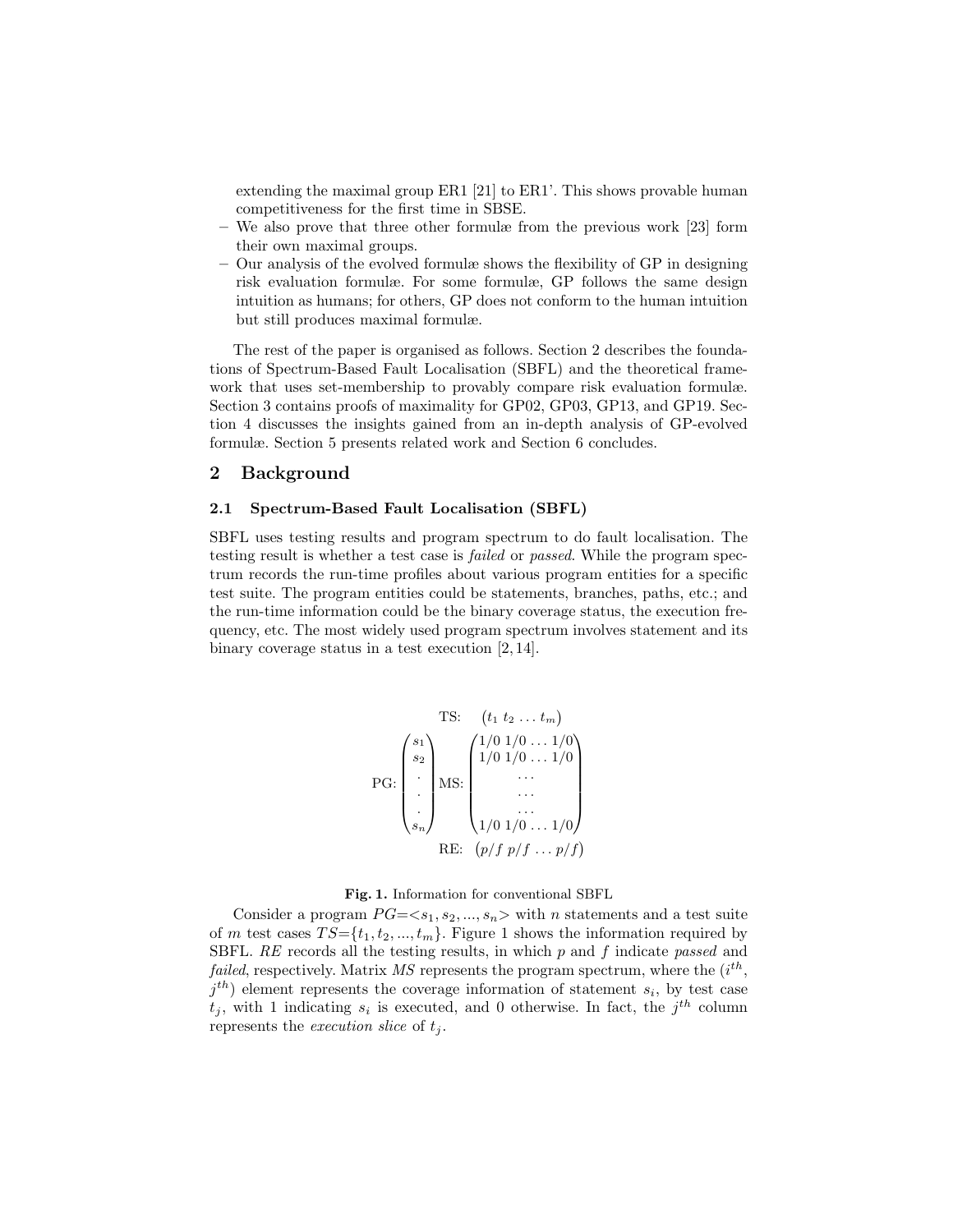For each statement  $s_i$ , its relevant testing result can be represented as a tuple  $i=(e_f^i, e_p^i, n_f^i, n_p^i)$ , where  $e_f^i$  and  $e_p^i$  represent the number of test cases in TS that execute it and return the testing result of *failure* or *pass*, respectively;  $n_f^i$  and  $n_p^i$  denote the number of test cases that do not execute it, and return the testing result of *failure* or *pass*, respectively. A risk evaluation formula  $R$  is then applied to the tuple corresponding to each statement  $s_i$  to calculate the *suspiciousness* score that indicates its risk of being faulty. Ideally, the faulty statement should be at or near the top of the ranking, so that the developer can save time if the program statements are examined following the ranking order.

The most commonly adopted intuition in designing risk evaluation formulæ is that statements associated with more failed or less passed testing results should not have lower risks. Formulæ that comply with this intuition include Tarantula [12], Jaccard [4], Ochiai [1], Naish1 and Naish2 [16], among others.

#### 2.2 Theoretical framework

With the development of more and more risk evaluation formulæ, people began to investigate their performance. Xie et al. [21] have recently developed a theoretical framework to analysis the performance between different formulæ. Since we will apply this theoretical framework in this paper, thus we briefly describe it before presenting the analysis on GP-evolved formulæ.

**Definition 1.** Given a program with n statements  $PG = \langle s_1, s_2, ..., s_n \rangle$ , a test suite of m test cases  $TS = \{t_1, t_2, ..., t_m\}$ , and a risk evaluation formula R, which assigns a risk value to each program statement. For each statement  $s_i$ , a vector  $i = <\! e_f^i, e_p^i, n_f^i, n_p^i \!>$  can be constructed from TS, and  $R(s_i)$  is a function of i. For any faulty statement  $s_f$ , following three subsets are defined.

$$
S_B^R = \{ s_i \in S | R(s_i) > R(s_f), 1 \le i \le n \}
$$
  
\n
$$
S_F^R = \{ s_i \in S | R(s_i) = R(s_f), 1 \le i \le n \}
$$
  
\n
$$
S_A^R = \{ s_i \in S | R(s_i) < R(s_f), 1 \le i \le n \}
$$

That is,  $S_R^R$ ,  $S_F^R$  and  $S_A^R$  consist of statements of which the risk values are higher than, equal to and lower than the risk value of  $s_f$ , respectively.

In practice, a tie-breaking scheme may be required to determine the order of the statements with same risk values. The theoretical analysis only investigates consistent tie-breaking schemes, which are defined as follows.

**Definition 2.** Given any two sets of statements  $S_1$  and  $S_2$ , which contain elements having the same risk values. A tie-breaking scheme returns the ordered statement lists  $O_1$  and  $O_2$  for  $S_1$  and  $S_2$ , respectively. The tie-breaking scheme is said to be consistent, if all elements common to  $S_1$  and  $S_2$  have the same relative order in  $O_1$  and  $O_2$ .

The effectiveness measurement is referred to as Expense metric, which is the percentage of code that needs to be examined before the faulty statement is identified  $[23]$ . A lower Expense of formula R indicates a better performance.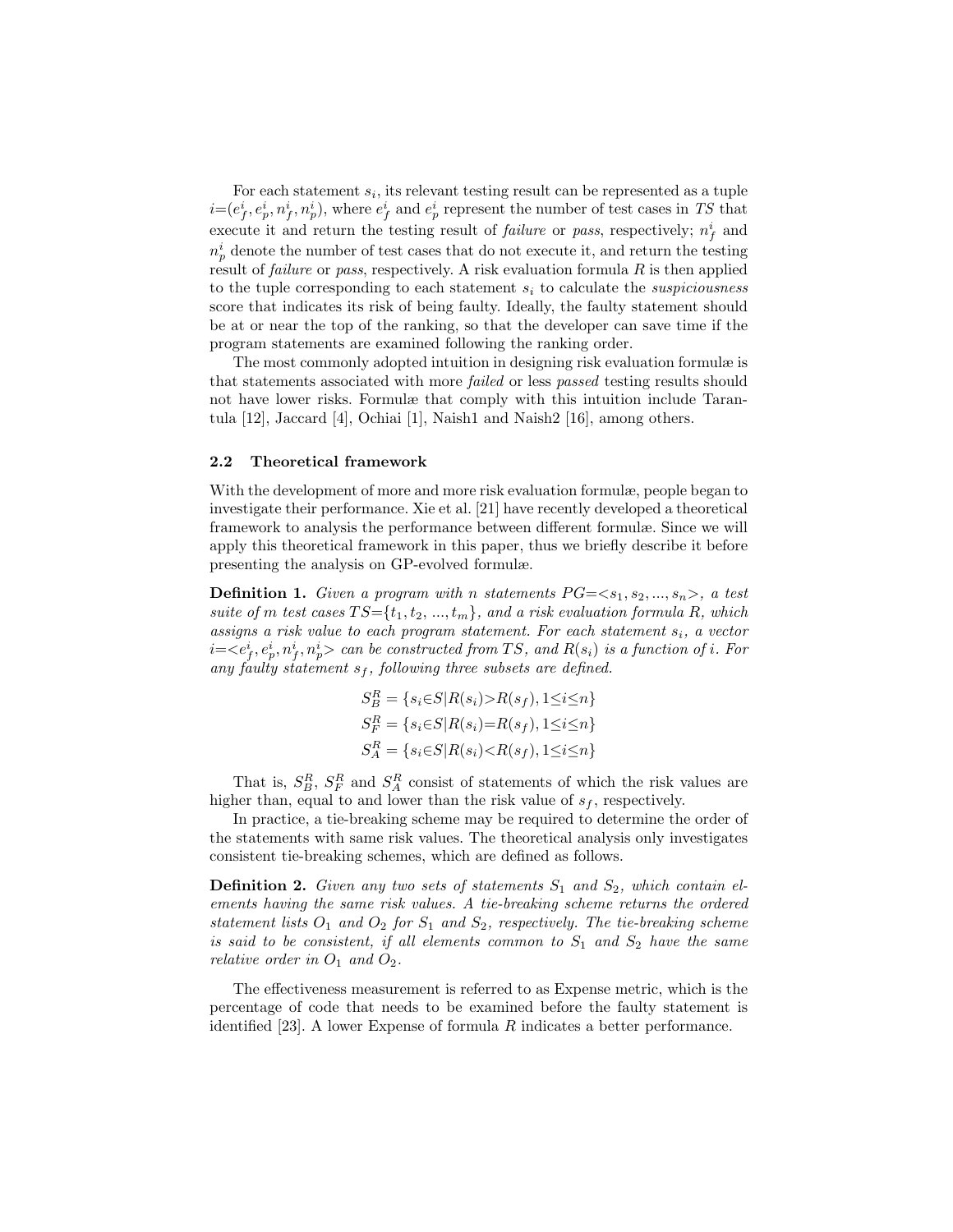Let  $E_1$  and  $E_2$  denote the Expenses with respect to the same faulty statement for risk evaluation formulæ  $R_1$  and  $R_2$ , respectively. We define two types of relations between  $R_1$  and  $R_2$  as follows.

**Definition 3 (Better).**  $R_1$  is said to be better than  $R_2$  (denoted as  $R_1 \rightarrow R_2$ ) if for any program, faulty statement  $s_f$ , test suite and consistent tie-breaking scheme, we have  $E_1 \leq E_2$ .

**Definition 4 (Equivalent).**  $R_1$  and  $R_2$  are said to be equivalent *(denoted as*  $R_1 \leftrightarrow R_2$ , if for any program, faulty statement  $s_f$ , test suite and consistent tie-breaking scheme, we have  $E_1 = E_2$ .

It is obvious from the definition that  $R_1 \rightarrow R_2$  means  $R_1$  is equal to or more effective than  $R_2$ . As a reminder, if  $R_1 \rightarrow R_2$  holds but  $R_2 \rightarrow R_1$  does not hold,  $R_1 \rightarrow R_2$  is said to be a strictly "better" relation. In the theoretical framework, there are several assumptions, which are listed as follows.

- 1. A testing oracle exists, that is, for any test case, the testing result of either fail or pass can be decided.
- 2. We have the assumption of perfect bug detection that the fault can always be identified once the faulty statement is examined.
- 3. We exclude omission faults, because SBFL is designed to assign risk values to the existent statements.
- 4. We assume that the test suite contains at least one passing test case and one failing test case.

As a reminder, our analysis only focuses on statements that are covered by the given test suite (that is, any statement  $s_i$  such that  $e_p^i + e_f^i > 0$ ). This is because a statement that is never covered by any test case in the given test suite cannot be the faulty statement that triggers the observed failure and hence should be ignored (or effectively deemed to have the lowest risk values). For readers who are interested in all the detailed justifications, validity and impacts of the above assumptions, please refer to [21].

Given a test suite  $TS$ , let T denote its size, F denote the number of failed test cases and P denote the number of passed test cases. Immediately after the definitions and the above assumptions, we have  $1 \leq F \leq T$ ,  $1 \leq P \leq T$ , and  $P + F = T$ , as well as the following lemmas.

**Lemma 1.** For any  $i = \langle e_f^i, e_p^i, n_f^i, n_p^i \rangle$ , we have  $e_f^i + e_p^i \rangle 0$ ,  $e_f^i + n_f^i = F$ ,  $e_p^i + n_p^i = P$ ,  $e_f^i {\leq} F$  and  $e_p^i {\leq} P$ .

**Lemma 2.** For any faulty statement  $s_f$  with  $f = \langle e_f^f, e_p^f, n_f^f, n_p^f \rangle$ , if  $s_f$  is the only faulty statement in the program, we have  $e_f^f = F$  and  $n_f^f = 0$ .

A sufficient condition for the equivalence between two risk evaluation formulae is as follows.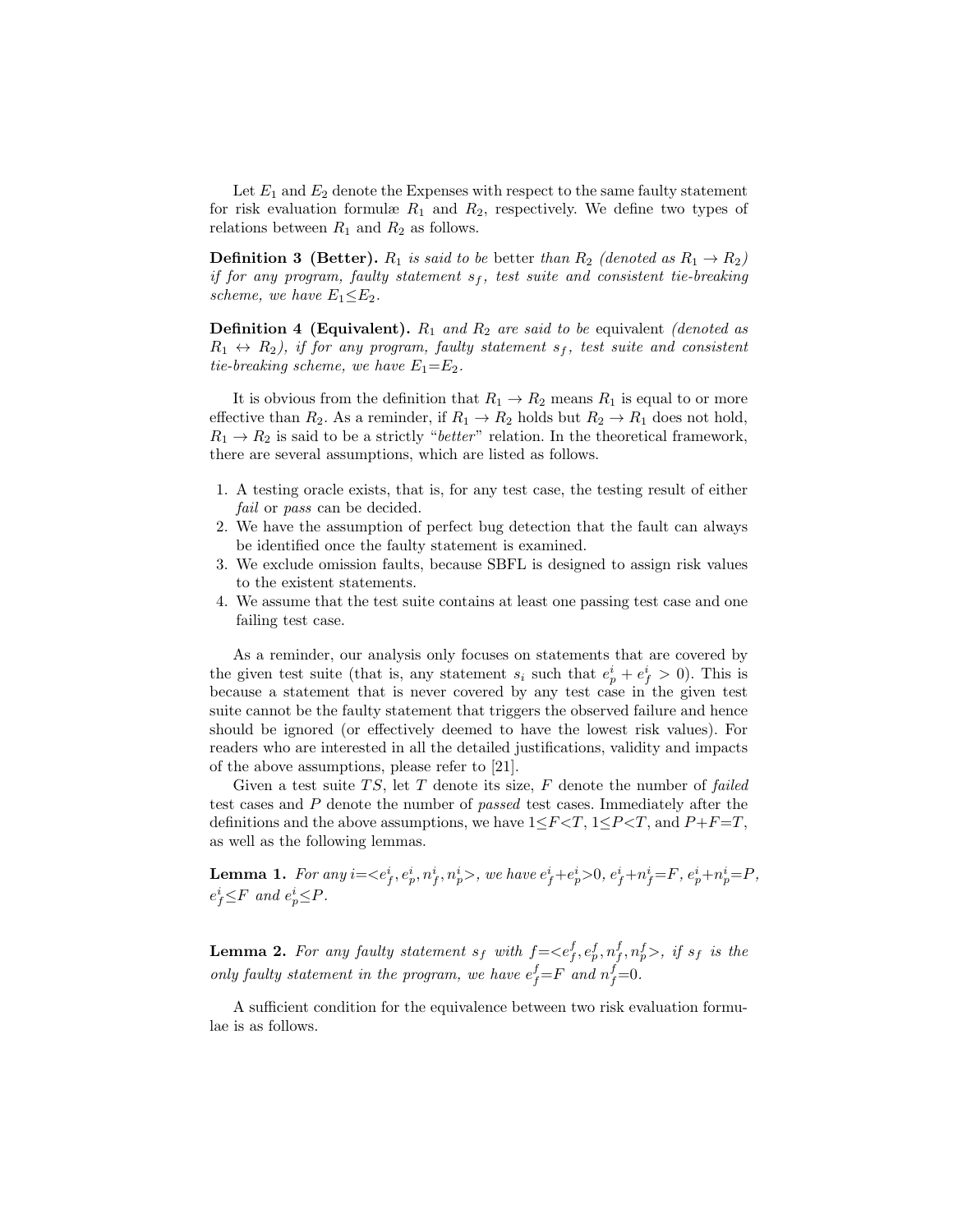**Theorem 1.** Let  $R_1$  and  $R_2$  be two risk evaluation formulæ. If we have  $S_B^{R_1} = S_B^{R_2}$ ,  $S_{F}^{R_{1}}\!\!=\!\!S_{F}^{R_{2}}\;$  and  $S_{A}^{R_{1}}\!\!=\!\!S_{A}^{R_{2}}$  for any program, faulty statement  $s_{f}$  and test suite, then  $R_1 \leftrightarrow R_2$ .

Xie et al. [21] have applied the above theoretical framework on 30 manually designed formulæ, identifying two groups of most effective formulæ for programs with single fault, namely the maximal groups of formulæ. The definition of maximal formula is as follows.

**Definition 5.** A risk evaluation formula  $R_1$  is said to be a maximal formula of a set of formulæ, if for any element  $R_2$  of this set of formulæ,  $R_2 \rightarrow R_1$  implies  $R_2 \leftrightarrow R_1$ .

# 3 Theoretical analysis of GP-evolved risk evaluation formulæ

#### 3.1 Risk evaluation formulæ generated by GP

Yoo [23] has generated 30 GP-evolved formulæ. There are 10 out of the 30 formulæ which need unreasonable additional assumptions, and, hence, are excluded in this study<sup>1</sup>. Therefore, our investigation will focus on the remaining 20 formulæ (namely, GP01, GP02, GP03, GP06, GP08, GP11, GP12, GP13, GP14, GP15, GP16, GP18, GP19, GP20, GP21, GP22, GP24, GP26, GP28 and GP30). As a reminder, the following analysis is for programs with single fault.

The above mentioned theoretical framework has proved the equivalence of the formulae within ER1 (consists of Naish1 and Naish2) and ER5 (consists of Wong1, Russel & Rao, and Binary), as well as their maximality, for programs with single fault [22]. By using the theoretical framework above, we are able to prove that among the 20 GP-evolved formulæ, GP02, GP03, GP13 and GP19 are maximal formulæ for programs with single fault. More specifically, GP02, GP03 and GP19 are distinct maximal formulæ to ER1 and ER5; while GP13 is equivalent to ER1. In the following discussion, the group which consists of Naish1, Naish2 and GP13 will be referred to as ER1'. We have also proved that ER1' is strictly better than all the other remaining 16 GP-evolved formulæ under investigation. However, since the focus of this paper is to identify the maximal (that is, maximally effective) GP-evolved formulæ, we will only provide the detailed proofs for the maximality of GP02, GP03, GP13 and GP19. Definitions of the involved formulæ are listed in Table 1.

#### 3.2 Maximal GP-evolved risk evaluation formulæ

Before presenting our proof, we need the following lemmas for ER1 (consists of Naish1 and Naish2) and GP13.

<sup>&</sup>lt;sup>1</sup> The reason for exclusion is primarily to avoid division by zero. For example, GP04 [23] contains  $\frac{1}{e_p - n_p}$ , i.e., it assumes  $e_p \neq n_p$ . We consider assumptions of this kind unrealistic.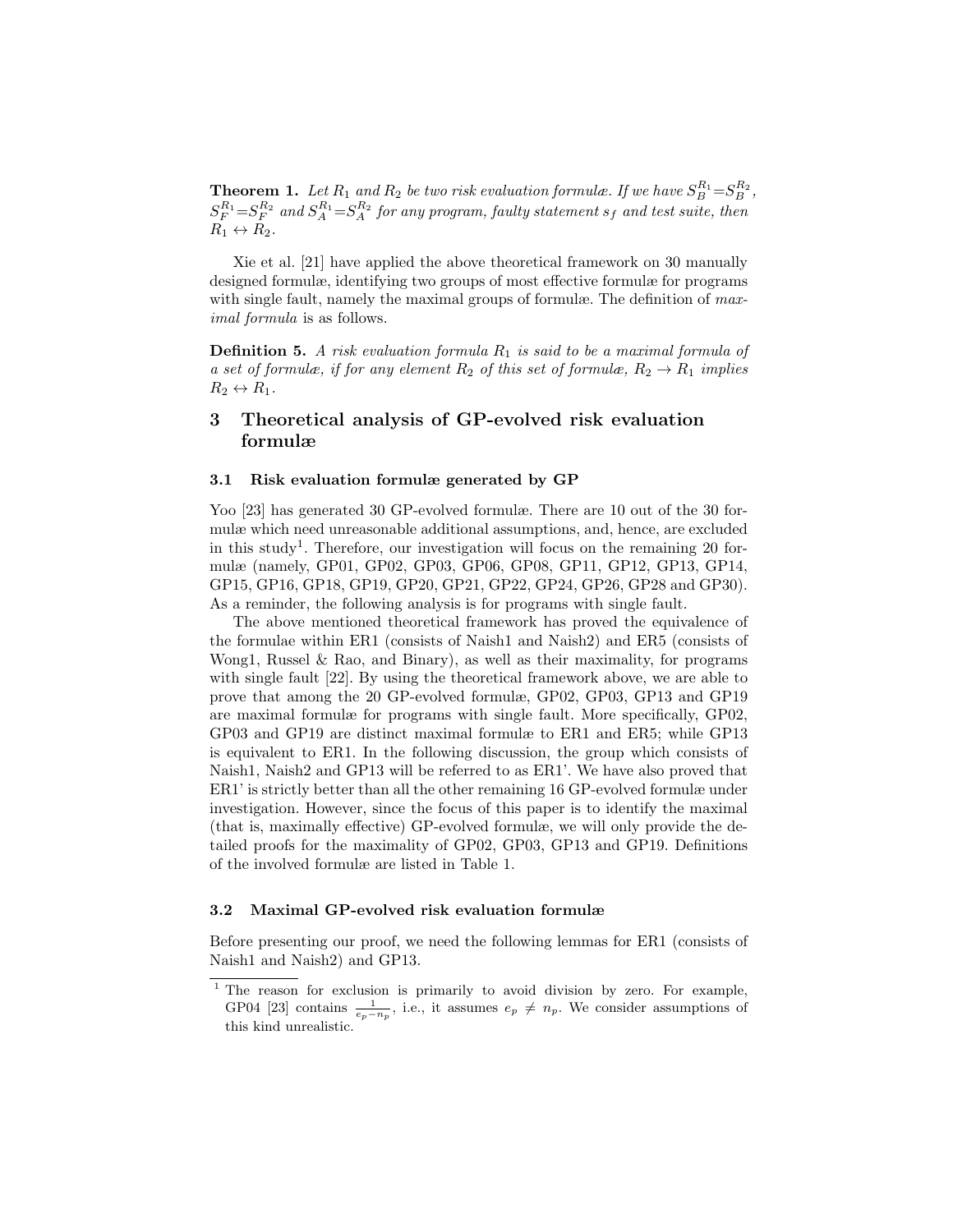| Name |              | Formula expression                                                                                             |  |
|------|--------------|----------------------------------------------------------------------------------------------------------------|--|
| ER1' | Naish1       | $\left\{ \begin{array}{ll} -1 & \mbox{if $e_f$} <\!\!F \\ P-e_p \mbox{ if $e_f$} \!=\!\!F \end{array} \right.$ |  |
|      | Naish2       | $e_f - \frac{e_p}{e_p + n_p + 1}$                                                                              |  |
|      | GP13         | $e_f(1+\frac{1}{2e_p+e_f})$                                                                                    |  |
| ER5  | Wong1        | $e_f$                                                                                                          |  |
|      | Russel & Rao | $\frac{1}{e_f + n_f + e_p + n_p}$                                                                              |  |
|      | Binary       | $\begin{cases} 0 \text{ if } e_f \leq F \\ 1 \text{ if } e_f = F \end{cases}$                                  |  |
| GPO2 |              | $2(e_f+\sqrt{n_p})+\sqrt{e_p}$                                                                                 |  |
| GPO3 |              | $\sqrt{ e_f^2 - \sqrt{e_p} }$                                                                                  |  |
| GP19 |              | $e_f\sqrt{ e_p-e_f+n_f-n_p }$                                                                                  |  |

Table 1. Investigated formulæ

Lemma 3. For Naish1 and Naish2, which are shown to be equivalent to each other in the previous work [22], we have  $S_B^{N1} = S_B^{N2} = X^{Op}$ ,  $S_F^{N1} = S_F^{N2} = Y^{Op}$  and  $S_A^{N1}=S_A^{N2}=Z^{Op}$ , where

$$
X^{Op} = \{ s_i | e_f^i = F \text{ and } e_p^f > e_p^i, 1 \le i \le n \}
$$
 (1)

$$
Y^{Op} = \{ s_i | e_f^i = F \text{ and } e_p^f = e_p^i, 1 \le i \le n \}
$$
\n
$$
(2)
$$

$$
Z^{Op} = S \backslash X^{Op} \backslash Y^{Op} \tag{3}
$$

**Lemma 4.** For GP13, we have  $S_B^{GP13} = X^{Op}$ ,  $S_F^{GP13} = Y^{Op}$  and  $S_A^{GP13} = Z^{Op}$ , respectively.

*Proof.* Since  $e_f^f = F$ , it follows immediately from the definition of GP13 that

$$
S_B^{GP13} = \{ s_i | e_f^i (1 + \frac{1}{2e_p^i + e_f^i}) \rangle F(1 + \frac{1}{2e_p^f + F}), 1 \le i \le n \}
$$
 (4)

$$
S_F^{GP13} = \{ s_i | e_f^i (1 + \frac{1}{2e_p^i + e_f^i}) = F(1 + \frac{1}{2e_p^f + F}), 1 \le i \le n \}
$$
 (5)

1. To prove that  $S_B^{GP13} = X^{Op}$ .

(a) To prove  $X^{Op} \subseteq S_B^{GP13}$ . For any  $s_i \in X^{Op}$ , we have  $F(1+\frac{1}{2e_p^i+F}) > F(1+\frac{1}{2e_p^f+F})$  because  $e_p^f > e_p^i$  and F>0. Since  $e_f^i = F$ , we have  $e_f^i(1 + \frac{1}{2e_p^i + e_f^i}) > F(1 + \frac{1}{2e_p^f + F})$ , which implies  $s_i \in S_B^{GP13}$ . Thus, we have proved  $X^{Op} \subseteq S_B^{GP13}$ .

(b) To prove  $S_B^{GP13} \subseteq X^{Op}$ . For any  $s_i \in S_B^{GP13}$ , we have  $e_f^i(1+\frac{1}{2e_p^i+e_f^i}) > F(1+\frac{1}{2e_p^f+F})$ . Let us consider the following two exhaustive cases.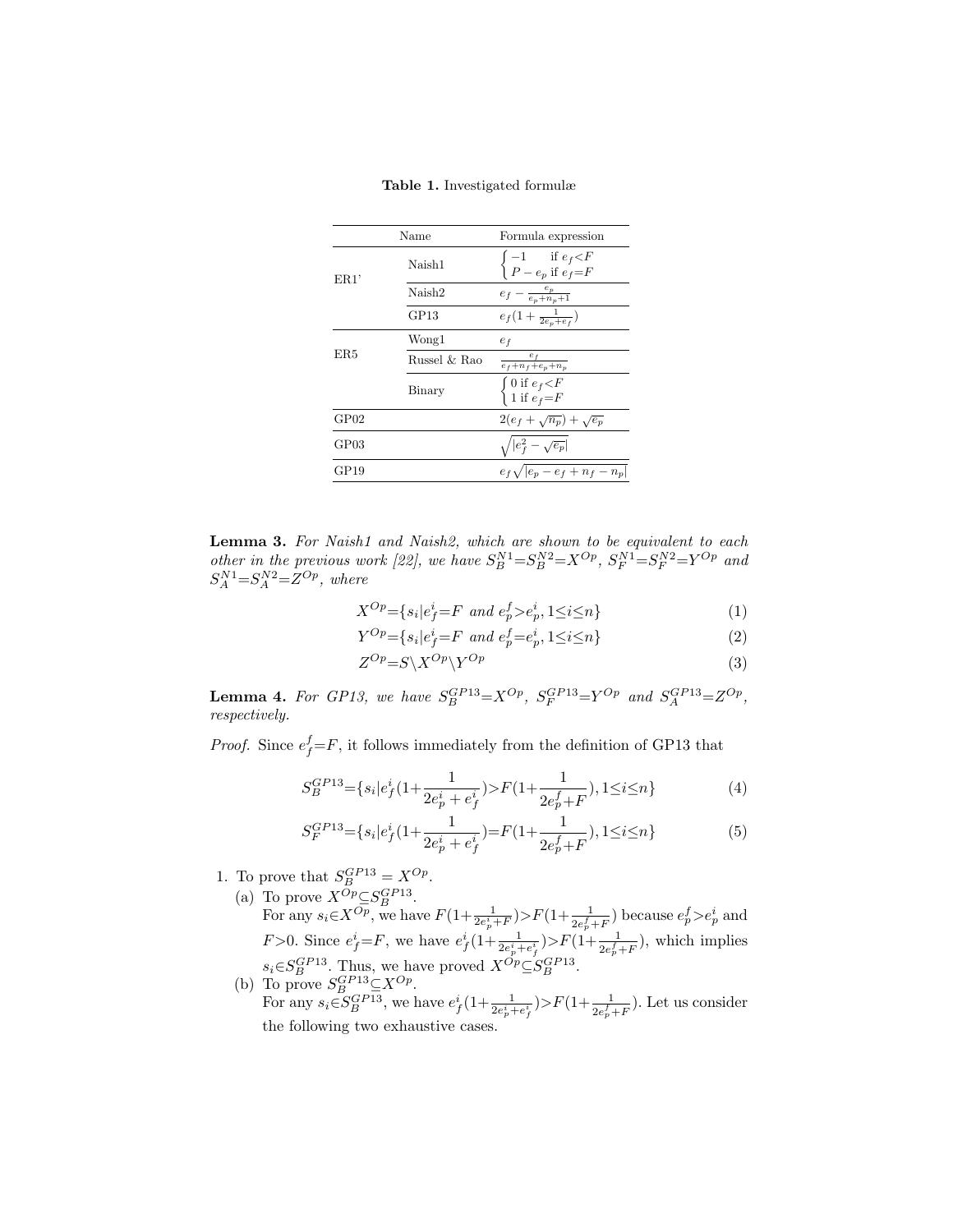- Case (i)  $e_f^i$  < F. First, consider the sub-case that  $e_f^i$  = 0. Then we have  $e_f^i(1+\frac{1}{2e_p^i+e_f^i})=0$ . It follows from the definition of  $S_B^{GPI3}$  that  $0>F(1+\frac{1}{2e_p^f+F}),$  which is however contradictory to  $F>0$  and  $e_p^f\geq 0$ . Thus, it is impossible to have  $e_f^i=0$ . Now, consider the sub-case that 0<eightlefrace of the terms, the expression  $e_f^i(1+\frac{1}{2e_p^i+e_f^i})$  –  $F(1+\frac{1}{2e_p^f+F})$  becomes  $(\frac{e_f^i}{2e_p^i+e_f^i} - \frac{F}{2e_p^f})$  $\frac{F}{2e_p^f + F}$ ) –  $(F - e_f^i)$ . Since  $0 < e_f^i < F$ , this expression can be further re-written as  $\left(\frac{1}{1+2\frac{e_{\rho}^i}{z^i}}\right)$  $e_f^i$   $x \rightarrow F$  $-\frac{1}{1}$  $\frac{1}{1+2\frac{e_p^f}{F}}$ ) –  $(F-e_f^i)$ . Since  $\frac{e_p^i}{e_f^i} \geq 0$  and  $\frac{e_p^f}{F} \geq 0$ , we have  $0 < \frac{1}{1+2}$  $\overline{1+2\frac{e_p^i}{e_f^i}}$  $\leq 1$  and  $0 < \frac{1}{1}$  $1+2\frac{ef}{F}$ ≤1. As a consequence, we have  $\left(\frac{1}{1+2\frac{e^i_p}{e^i_f}}\right)$  $-\frac{1}{1}$  $\frac{e_{p}^{f}}{1+2\frac{e_{p}^{f}}{F}}$  $\geq 1$ . Since both F and  $e_f^i$ are positive and non-negative integers, respectively,  $e_f^i \ll F$  implies  $(F-e_f^i)$ ≥1. Thus, we have  $\left(\frac{1}{1+2\frac{e_f^i}{e_f^i}}\right)$  $-\frac{1}{1}$  $1+2\frac{ef}{F}$  $(-F - e_f^i)$ <0, which how-

ever is contradictory to  $e_f^i(1+\frac{1}{2e_p^i+e_f^i})>F(1+\frac{1}{2e_p^f+F})$ . Therefore, it is impossible to have  $0 < e_f^i < F$ . Therefore, we have proved that if  $s_i \in S_B^{GP13}$ , we cannot have  $e_f^i \lt F$ .

- Case (ii)  $e_f^i = F$ . Assume further  $e_p^i \geq e_p^f$ . Obviously, we have  $F(1 +$  $\frac{1}{2e_p^i+F}$ ) $\leq F(1+\frac{1}{2e_p^f+F})$ , which can be re-written as  $e_f^i(1+\frac{1}{2e_p^i+e_f^i}) \leq$  $F(1+\frac{1}{2e_p^j+F})$ . However, this is contradictory to  $F(1+\frac{1}{2e_p^i+F}) > F(1+\frac{1}{2e_p^j+F})$ 1  $\frac{1}{2e_p^f+F}$ ). Thus, the only possible case is  $e_p^f > e_p^i$ .

Therefore, we have proved that if  $s_i \in S_B^{GP13}$ , then  $e_f^i = F$  and  $e_p^f > e_p^i$ , which imply  $s_i \in X^{Op}$ . Therefore,  $S_B^{GP13} \subseteq X^{Op}$ .

In conclusion, we have proved  $X^{Op} \subseteq S_B^{GP13}$  and  $S_B^{GP13} \subseteq X^{Op}$ . Therefore,  $S_B^{GP13} = X^{Op}.$ 

- 2. To prove that  $S_F^{GP13} = Y^{Op}$ .
	- (a) To prove  $Y^{Op} \subseteq S_F^{GP13}$ F .

For any  $s_i \in Y^{Op}$ , we have  $e^i_f(1+\frac{1}{2e^i_p+e^i_f})=F(1+\frac{1}{2e^f_p+F})$  because  $e^i_f=F$  and  $e_p^f = e_p^i$ . After the definition of  $S_F^{GP13}$ ,  $s_i \in S_F^{GP13}$ . Thus, we have proved  $Y^{Op} \subseteq S_F^{GP13}$ .

- (b) To prove  $S_F^{GP13} \subseteq Y^{Op}$ . For any  $s_i \in S_F^{GP13}$ , we have  $e_f^i(1+\frac{1}{2e_p^i+e_f^i})=F(1+\frac{1}{2e_p^f+F})$ . Let us consider the following two exhaustive cases.
	- Case (i)  $e_f^i \lt F$ . First, consider the sub-case that  $e_f^i = 0$ . Then we have  $e_f^i(1+\frac{1}{2e_p^i+e_f^i})=0$ . It follows from the definition of  $S_F^{GPI3}$  that  $0=F(1+\frac{1}{2e_p^f+F}),$  which is however contradictory to  $F>0$  and  $e_p^f\geq 0$ . Thus, it is impossible to have  $e_f^i=0$ . Now, consider the sub-case that  $0 < e_f^i < F$ . Similar to the above proof of  $S_B^{GP13} \subseteq X^{Op}$ , we can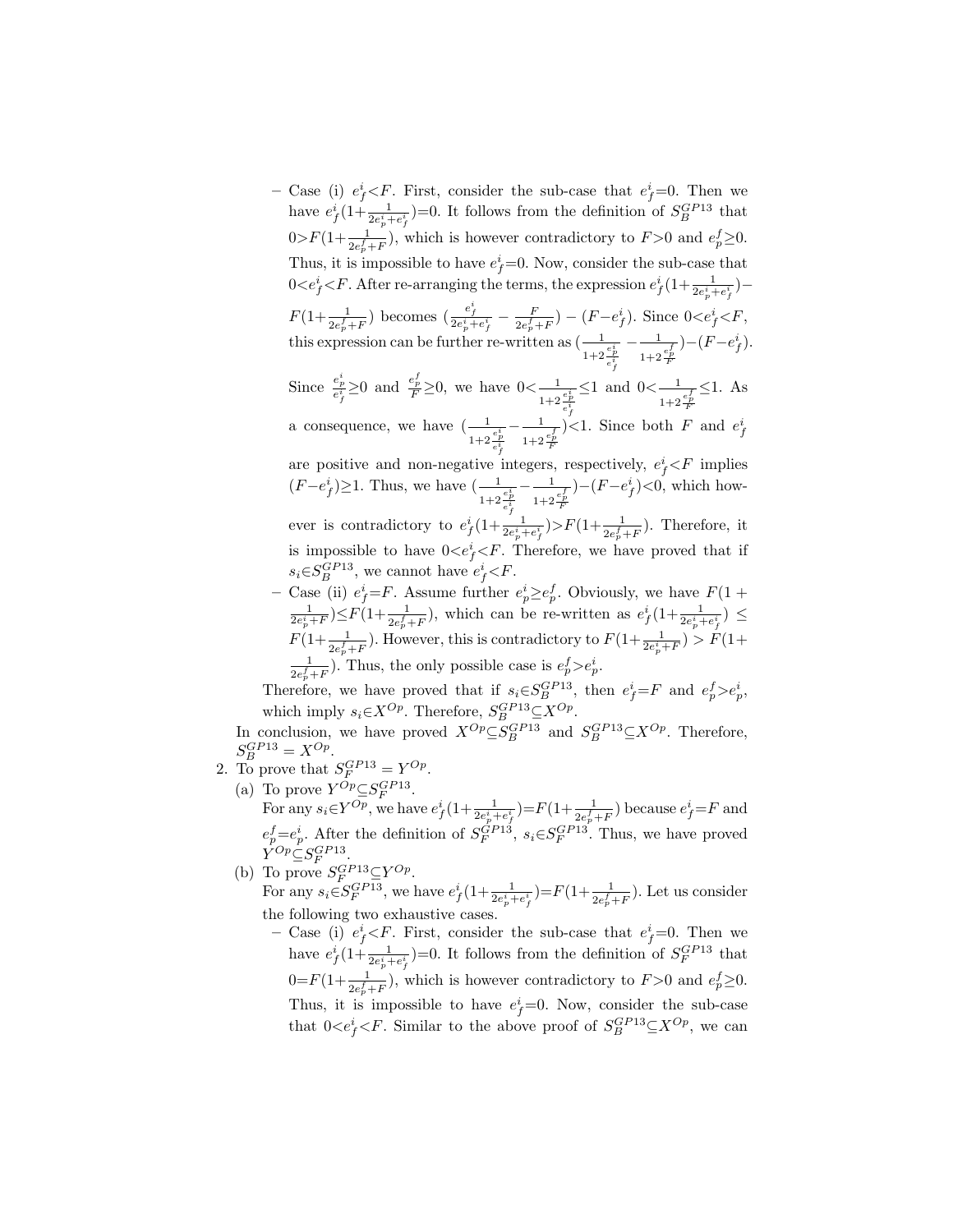prove that  $\left(\frac{1}{1+2\frac{e_p^i}{e_x^i}}\right)$  $-\frac{1}{1}$  $\frac{e^f_p}{1+2\frac{e^f_p}{F}}$  $\langle (F - e_f^i)$ , which is however contradic-

tory to  $e^i_f(1+\frac{1}{2e^i_p+e^i_f})=F(1+\frac{1}{2e^f_p+F}).$  Therefore, it is impossible to have  $0 < e_f^i < F$ . Therefore, we have proved that if  $s_i \in S_F^{GP13}$ , then we cannot have  $e_f^i \langle F$ .

- Case (ii)  $e_f^i = F$ . Assume further  $e_p^i \neq e_p^f$ . Obviously, we have  $F(1 +$  $\frac{1}{2e_p^i+F}$   $\neq$   $F(1+\frac{1}{2e_p^f+F})$ , which can be re-written as  $e_f^i(1+\frac{1}{2e_p^i+e_f^i}) \neq$  $F(1+\frac{1}{2e_p^f+F})$ . However, this is contradictory to  $e_f^i(1+\frac{1}{2e_p^i+e_f^i})=$  $F(1+\frac{1}{2e_p^f+F})$ . Thus, the only possible case is  $e_p^f=e_p^i$ .

We have proved that if  $s_i \in S_F^{GP13}$ , then  $e_j^i = F$  and  $e_p^f = e_p^i$ , which imply  $s_i \in Y^{Op}$ . Therefore,  $S_F^{GP13} \subseteq Y^{Op}$ .

In conclusion, we have proved  $Y^{Op} \subseteq S_F^{GP13}$  and  $S_F^{GP13} \subseteq Y^{Op}$ . Therefore, we have  $S_F^{GP13} = Y^{Op}$ .

3. To prove that  $S_A^{GP13} = Z^{Op}$ .

After Definition 1, we have  $S_A^{GP13} = S \setminus S_B^{GP13} \setminus S_F^{GP13}$  and  $Z^{Op} = S \setminus X^{Op} \setminus Y^{Op}$ , where S denotes the set of all investigated statements. Since we have proved  $S_B^{GP13} = X^{Op}$  and  $S_F^{GP13} = Y^{Op}$ , it is obvious that  $S_A^{GP13} = Z^{Op}$ .

Now, we are ready to prove that GP13, Naish1 and Naish2 belong to the same group of equivalent formulæ (referred to as ER1').

**Proposition 1.**  $GPI3 \leftrightarrow Naish1$  and  $GPI3 \leftrightarrow Naish2$ .

*Proof.* Refer to Lemma 3 and Lemma 4, we have  $S_B^{N1} = S_B^{N2} = S_B^{GPI3}$ ,  $S_F^{N1} =$  $S_F^{N2} = S_F^{GPI3}$  and  $S_A^{N1} = S_A^{N2} = S_A^{GPI3}$ , respectively. After Theorem 1, GP13  $\leftrightarrow$ Naish1 and GP13  $\leftrightarrow$  Naish2.

Apart from GP13, we have three new maximal GP-evolved formulæ for programs with single fault, namely, GP02, GP03 and GP19. Unlike GP13, these three formulæ do not belong to ER1' or ER5.

Proposition 2. GP02, GP03, GP19, ER1' and ER5 are distinct maximal formulæ (or groups of equivalent formulæ).

*Proof.* To prove this, we will demonstrate that neither  $R_1 \rightarrow R_2$  nor  $R_2 \rightarrow$  $R_1$  is held, where  $R_1$  and  $R_2$  are any two of these five formulæ (or groups of equivalent formulæ). Consider the following two program  $PG_1$  and  $PG_2$  as shown in Figure 2 and Figure 3, respectively. Suppose two test suites  $TS1_1$  and  $TS1_2$ are applied on  $PG_1$  and two test suites  $TS2_1$  and  $TS2_2$  are applied on  $PG_2$ . Vector i with respect to these test suites and programs are listed in Table 2.

Table 3 lists the statement divisions for these five formulæ with respect to  $TS1<sub>1</sub>$  and  $TS1<sub>2</sub>$  applied on  $PG<sub>1</sub>$ , while Table 4 lists the statement divisions for these five formulæ with respect to  $TS2_1$  and  $TS2_2$  applied on  $PG_2$ .

Suppose we adopt the "ORIGINAL ORDER" as the tie-breaking scheme. Then the corresponding rankings of the faulty statement for these five formulæ are as Table 5. From this table, we have demonstrated that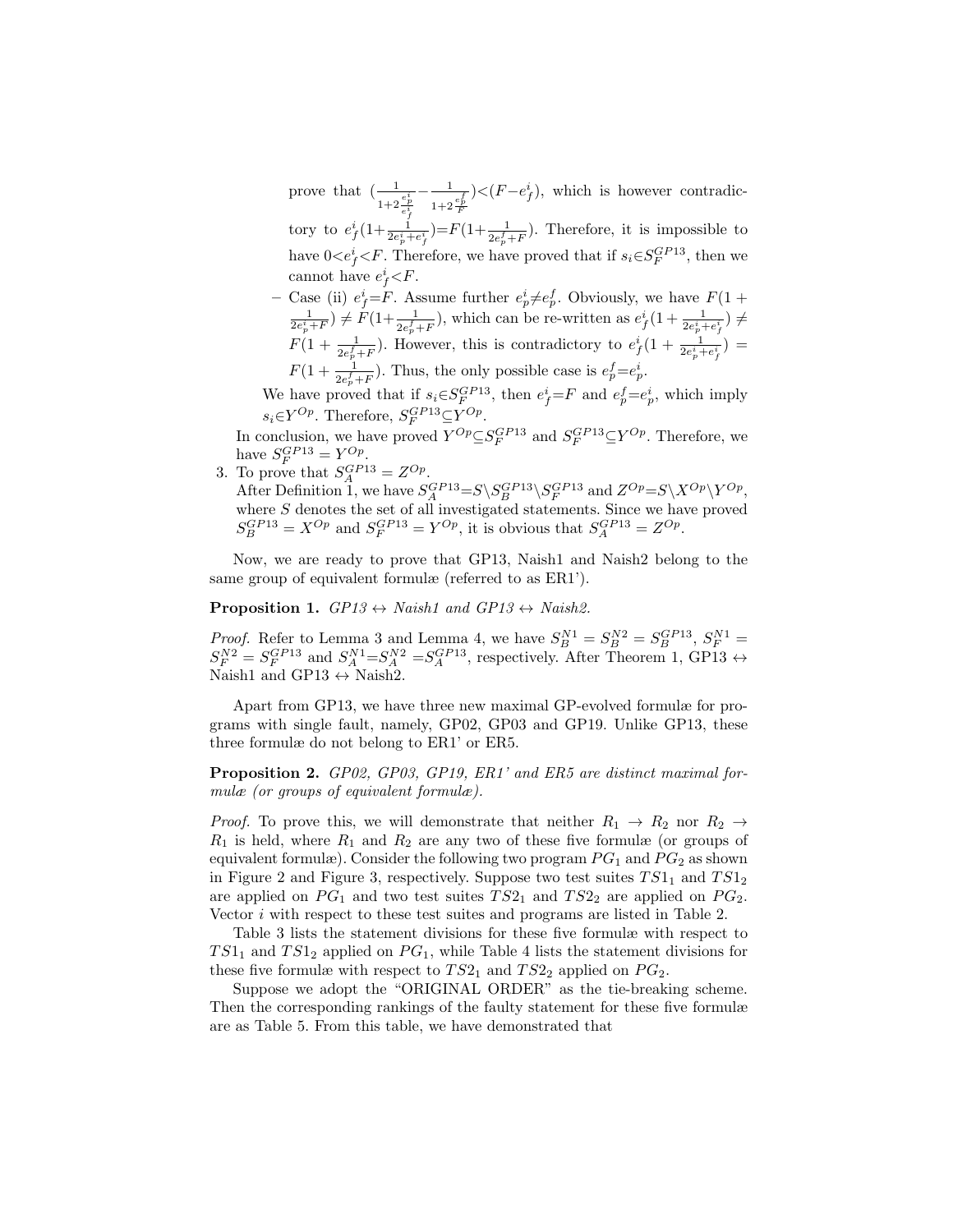



Table 2. *i* for  $PG_1$  and  $PG_2$  with different test suites

| Statement      | $i = <\!e_f^i, e_p^i, n_f^i, n_p^i>$ |                  |         |                                                                                                                |
|----------------|--------------------------------------|------------------|---------|----------------------------------------------------------------------------------------------------------------|
|                | $TS1_1$                              | TS1 <sub>2</sub> | $TS2_1$ | TS2 <sub>2</sub>                                                                                               |
| $s_1$          |                                      |                  |         | $<1, 6, 0, 0>1, 8, 0, 0>2, 15, 0, 0>10, 15, 0, 0>$                                                             |
| s <sub>2</sub> |                                      |                  |         | $<0, 1, 1, 5>$ $<0, 6, 1, 2>$ $<0, 1, 2, 14>$ $<0, 1, 10, 14>$                                                 |
| $s_3$          |                                      |                  |         | $<1, 5, 0, 1>1, 2, 0, 6>1, 14, 0, 1>10, 14, 0, 1>$                                                             |
| S <sub>4</sub> |                                      |                  |         | $<1, 4, 0, 2>1, 1, 0, 7>1, 7, 1, 8>1, 0, 1, 15>$                                                               |
| $s_5$          |                                      |                  |         | $<0, 1, 1, 5>$ $<0, 1, 1, 7>$ $<1, 7, 1, 8>$ $<1, 14, 9, 1>$                                                   |
| S6             |                                      |                  |         | $<1, 5, 0, 1>1, 2, 0, 6>1, 14, 0, 1>10, 14, 0, 1>$                                                             |
| $s_7$          |                                      |                  |         | $<1, 4, 0, 2>1, 1, 0, 7>1, 8, 1, 7>1, 6, 5, 9>$                                                                |
| $s_8$          |                                      |                  |         | $<0, 1, 1, 5>$ $<0, 1, 1, 7>$ $<1, 6, 1, 9>$ $<5, 8, 5, 7>$                                                    |
| $s_9$          |                                      |                  |         | $<1, 5, 0, 1>1, 2, 0, 6>1, 2, 14, 0, 1>10, 14, 0, 1>$                                                          |
| $s_{10}$       |                                      |                  |         | $\langle 1, 4, 0, 2 \rangle \langle 1, 1, 0, 7 \rangle \langle 1, 9, 1, 6 \rangle \langle 1, 12, 9, 3 \rangle$ |
| $s_{11}$       |                                      |                  |         | $<0, 1, 1, 5>$ $<0, 1, 1, 7>$ $<1, 5, 1, 10>$ $<9, 2, 1, 13>$                                                  |

- With  $TS1_2$  ER1'  $\rightarrow$  GP02 does not hold; with  $TS2_1$  GP02  $\rightarrow$  ER1' does not hold.
- With  $TS1_2$  ER5 → GP02 does not hold; with  $TS2_1$  GP02 → ER5 does not hold
- With  $TS1_1$  ER1'  $\rightarrow$  GP03 does not hold; with  $TS1_2$  GP03  $\rightarrow$  ER1' does not hold.
- With  $TS1_1$  ER5  $\rightarrow$  GP03 does not hold; with  $TS1_2$  GP03  $\rightarrow$  ER5 does not hold.
- With  $TS1_1$  ER1'  $\rightarrow$  GP19 does not hold; with  $TS1_2$  GP19  $\rightarrow$  ER1' does not hold.
- With  $TS1_1$  ER5  $\rightarrow$  GP19 does not hold; with  $TS1_2$  GP19  $\rightarrow$  ER5 does not hold.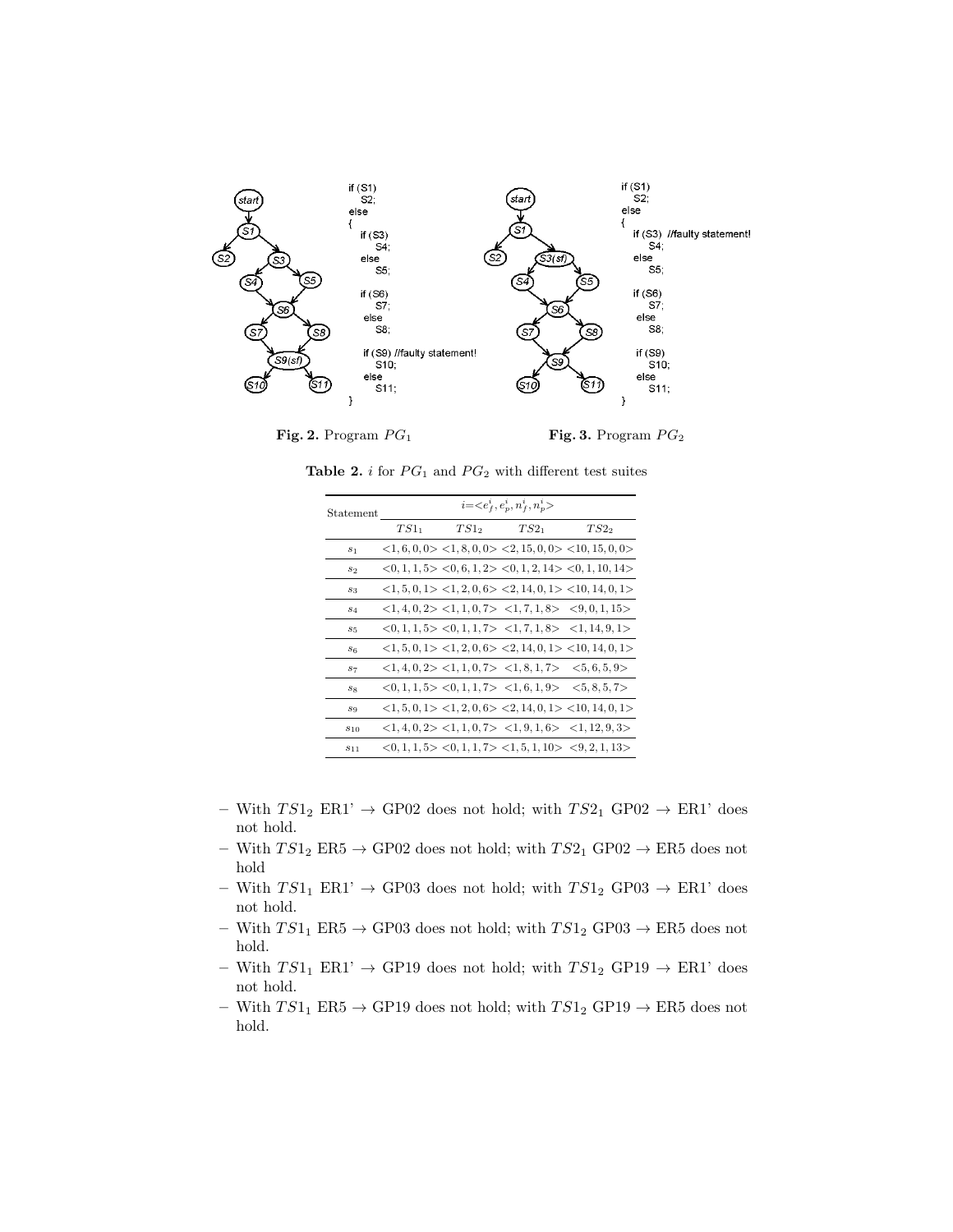**Table 3.** Statement division for  $PG_1$  with  $TS1_1$  and  $TS1_2$ 

| Statement        | $TS1_1$                                                | $TS1_2$                                                     |
|------------------|--------------------------------------------------------|-------------------------------------------------------------|
|                  | $S_R^R = \{s_4, s_7, s_{10}\}\$                        | $S_R^R = \{s_4, s_7, s_{10}\}\$                             |
| ER1'             | $S_F^R = \{s_3, s_6, s_9\}$                            | $S_F^R = \{s_3, s_6, s_9\}$                                 |
|                  | $S_A^R = \{s_1, s_2, s_5, s_8, s_{11}\}\$              | $S_A^R = \{s_1, s_2, s_5, s_8, s_{11}\}\$                   |
|                  | $S_P^R = \emptyset$                                    | $S_P^R = \emptyset$                                         |
| ER5              | $S_F^R = \{s_1, s_3, s_4, s_6, s_7, s_9, s_{10}\}\$    | $S_F^R = \{s_1, s_3, s_4, s_6, s_7, s_9, s_{10}\}\$         |
|                  | $S_A^R = \{s_2, s_5, s_8, s_{11}\}\$                   | $S_A^R = \{s_2, s_5, s_8, s_{11}\}\$                        |
|                  | $S_R^R = \{s_4, s_7, s_{10}\}\$                        | $S_P^R = \emptyset$                                         |
| GP02             | $S_F^R = \{s_3, s_6, s_9\}$                            | $S_F^R = \{s_3, s_6, s_9\}$                                 |
|                  | $S_A^R = \{s_1, s_2, s_5, s_8, s_{11}\}\$              | $S_A^R = \{s_1, s_2, s_4, s_5, s_7, s_8, s_{10}, s_{11}\}\$ |
|                  | $S_B^R = \{s_1\}$                                      | $S_R^R = \{s_1, s_2, s_5, s_8, s_{11}\}\$                   |
| GP <sub>03</sub> | $S_F^R = \{s_3, s_6, s_9\}$                            | $S_F^R = \{s_3, s_6, s_9\}$                                 |
|                  | $S_A^R = \{s_2, s_4, s_5, s_7, s_8, s_{10}, s_{11}\}\$ | $S_A^R = \{s_4, s_7, s_{10}\}\$                             |
|                  | $S_B^R = \{s_1\}$                                      | $S_B^R = \{s_1, s_4, s_7, s_{10}\}\$                        |
| GP <sub>19</sub> | $S_F^R = \{s_3, s_6, s_9\}$                            | $S_F^R = \{s_3, s_6, s_9\}$                                 |
|                  | $S_A^R = \{s_2, s_4, s_5, s_7, s_8, s_{10}, s_{11}\}\$ | $S_A^R = \{s_2, s_5, s_8, s_{11}\}\$                        |

- With  $TS1_1$  GP02  $\rightarrow$  GP03 does not hold; with  $TS1_2$  GP03  $\rightarrow$  GP02 does not hold.
- With  $TS1_1$  GP02  $\rightarrow$  GP19 does not hold; with  $TS1_2$  GP19  $\rightarrow$  GP02 does not hold.
- With  $TS2_1$  GP03  $\rightarrow$  GP19 does not hold; with  $TS2_2$  GP19  $\rightarrow$  GP03 does not hold.

In summary, we have proved that for any two of these five formulæ (or groups of equivalent formulæ)  $R_1$  and  $R_2$ , neither  $R_1 \rightarrow R_2$  nor  $R_2 \rightarrow R_1$  is held. Therefore, GP02, GP03, GP19, ER1' and ER5 are five distinct maximal formulæ (or groups of equivalent formulæ).

## 4 Discussion

Yoo [23] used a small number of programs and faults to evolve new risk evaluation formulæ: more precisely, four subject programs and 20 mutants for evolution. To quote Yoo, "the results should be treated with caution" since "there is no guarantee that the studied programs and faults are representative of all possible programs and faults".

In this paper, we use the theoretical framework recently proposed by Xie et al. [21] to analyse Yoo's GP-evolved risk evaluation formulæ for programs with single fault. Among Yoo's formulæ, four have been proved to be maximal, namely, GP02, GP03, GP13 and GP19, where GP13 forms a new maximal group of equivalent formulæ with Naish1 and Naish2. This new maximal group is referred to as ER1'); while GP02, GP03 and GP19 are distinct to ER1' and ER5. Moreover, ER1' is strictly better than the remaining 16 GP-evolved formulæ under investigation.

Results in this paper are exempt from the inherent disadvantages of experimental studies, and hence are definite conclusions for any program and fault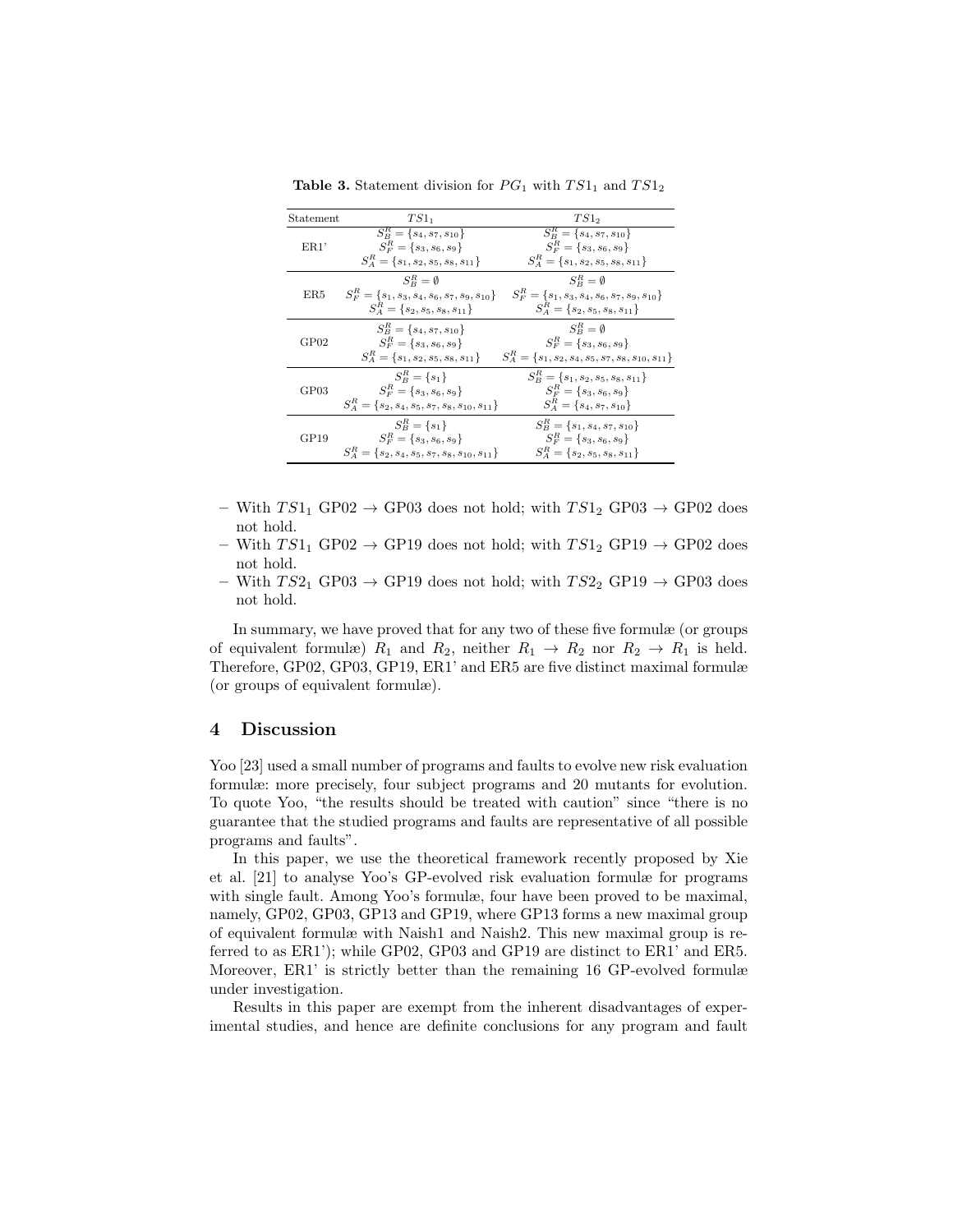| Statement        | $TS2_1$                                                                                                                                              | $TS2_2$                                                                                                                                                                     |
|------------------|------------------------------------------------------------------------------------------------------------------------------------------------------|-----------------------------------------------------------------------------------------------------------------------------------------------------------------------------|
| ER1'             | $S^R_B = \emptyset$<br>$S_F^R = \{s_3, s_6, s_9\}$                                                                                                   | $S_P^R = \emptyset$<br>$S_F^R = \{s_3, s_6, s_9\}$<br>$S_A^R = \{s_1, s_2, s_4, s_5, s_7, s_8, s_{10}, s_{11}\}$ $S_A^R = \{s_1, s_2, s_4, s_5, s_7, s_8, s_{10}, s_{11}\}$ |
| $_{\rm ER5}$     | $S_P^R = \emptyset$<br>$S_F^R = \{s_1, s_3, s_6, s_9\}$<br>$S_A^R = \{s_2, s_4, s_5, s_7, s_8, s_{10}, s_{11}\}\$                                    | $S_P^R = \emptyset$<br>$S_F^R = \{s_1, s_3, s_6, s_9\}$<br>$S_A^R = \{s_2, s_4, s_5, s_7, s_8, s_{10}, s_{11}\}\$                                                           |
| GPO2             | $S_R^R = \{s_4, s_5, s_7, s_8, s_{10}, s_{11}\}\$<br>$S_F^R = \{s_3, s_6, s_9\}$<br>$S_A^R = \{s_1, s_2\}$                                           | $S_B^R = \{s_4, s_{11}\}\$<br>$S_F^R = \{s_3, s_6, s_9\}$<br>$S_A^R = \{s_1, s_2, s_5, s_7, s_8, s_{10}\}\$                                                                 |
| GP03             | $S_R^R = \{s_2, s_4, s_5, s_7, s_8, s_{10}, s_{11}\}\$<br>$S_F^R = \{s_3, s_6, s_9\}$<br>$S_A^R = \{s_1\}$                                           | $S_P^R = \emptyset$<br>$S_F^R = \{s_3, s_6, s_9\}$<br>$S_A^R = \{s_1, s_2, s_4, s_5, s_7, s_8, s_{10}, s_{11}\}\$                                                           |
| GP <sub>19</sub> | $S_R^R = \{s_1\}$<br>$S_F^R = \{s_3, s_6, s_9\}$<br>$S_A^R = \{s_2, s_4, s_5, s_7, s_8, s_{10}, s_{11}\}\$ $S_A^R = \{s_2, s_5, s_7, s_8, s_{10}\}\$ | $S_R^R = \{s_1, s_4, s_{11}\}\$<br>$S_F^R = \{s_3, s_6, s_9\}$                                                                                                              |

**Table 4.** Statement division for  $PG_2$  with  $TS2_1$  and  $TS2_2$ 

Table 5. Rankings of faulty statement for five formulæ

| Statement | $PG_1(s_f=s_9)$ $PG_2(s_f=s_3)$ |                                 |   |   |
|-----------|---------------------------------|---------------------------------|---|---|
|           |                                 | $TS1_1$ $TS1_2$ $TS2_1$ $TS2_2$ |   |   |
| ER1'      |                                 |                                 |   |   |
| ER5       | б                               | 6                               | 2 | 2 |
| GP02      | б                               | 3                               |   | 3 |
| GP03      |                                 | 8                               | 8 |   |
| GP19      |                                 |                                 | 2 |   |

under the assumptions that are commonly adopted by the SBFL community. It is a surprise that without exhausting all possible programs and faults, GP can still deliver maximal formulæ. Moreover, the process of evolving a risk evaluation formula is totally automatic and does not need any human intelligence. Thus, the cost of designing risk evaluation formulæ can be significantly reduced.

From analysing formulæ in ER1', we note some common features. First, they all involve two independent parameters<sup>2</sup>  $e_f$  and  $e_p$ . Secondly, all these three formulæ comply with the commonly adopted intuition that statements associated with more failed or less passed testing results should never have lower risks. Finally, in all these three formulæ, any statement  $s_i$  with  $e_f^i \leq F$  always has lower risk value than statement  $s_j$  with  $e_j^j = F$ . With respect to ER1', the evolved formula follows the known intuition. However, interestingly enough, the other maximal formulæ, GP02, GP03, and GP19, do not conform to the same intuition. Let us elaborate. Given two statements,  $s_1$  and  $s_2$ :

<sup>&</sup>lt;sup>2</sup> By definition,  $n_p = P - e_p$  and  $n_f = F - e_f$ .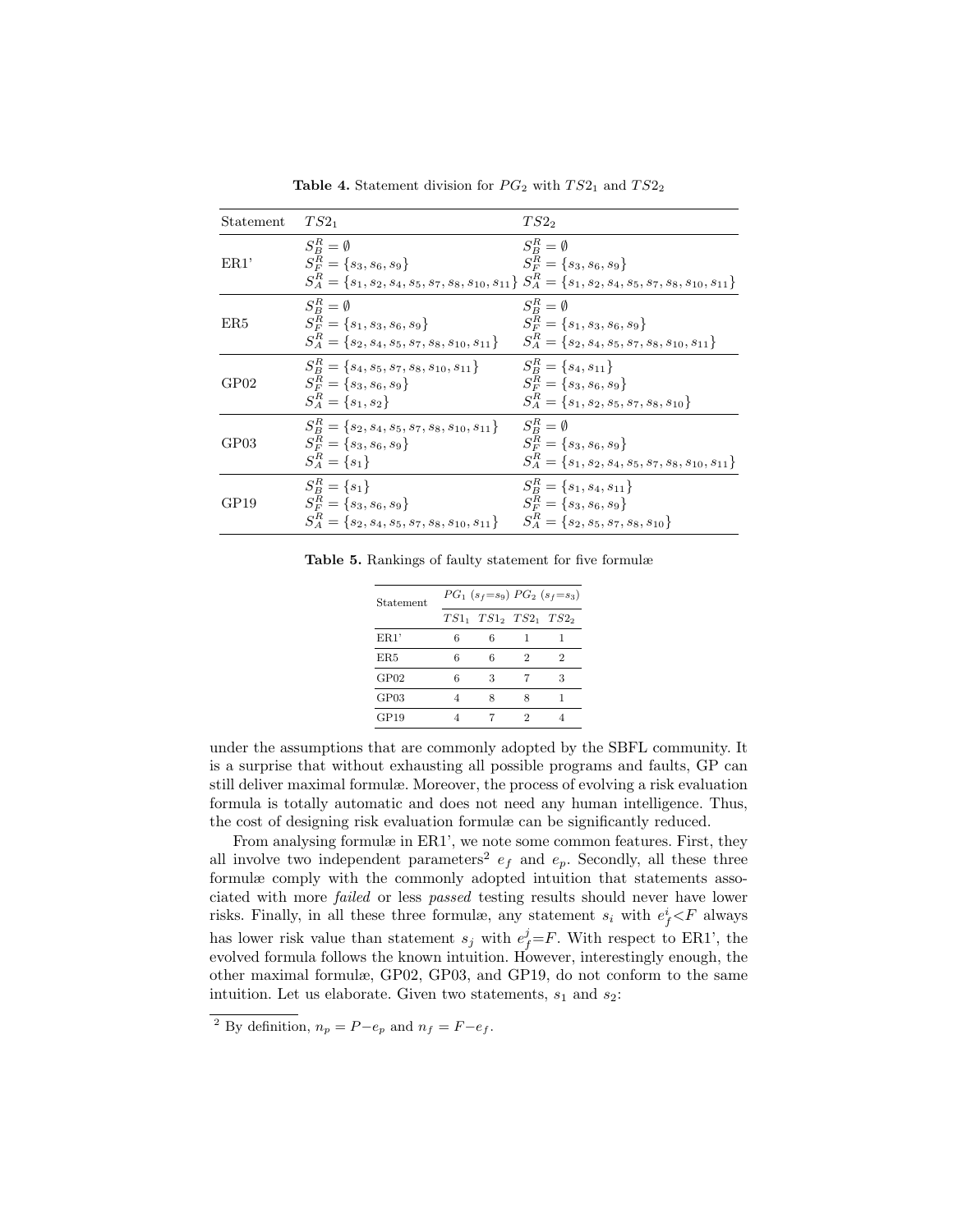- GP02: If  $e_p^{-1} = e_p^{-2}$ , then  $e_f^{-1} > e_f^{-2}$  implies GP02(s<sub>1</sub>)>GP02(s<sub>2</sub>), which is consistent with the commonly adopted intuition. However, if  $e_f{}^1 = e_f{}^2$ , then  $e_p^{-1}$ < $e_p^{-2}$  does not necessarily imply GP02( $s_1$ )≥GP02( $s_2$ ). For example,  $e_f^{-1}$  =  $e_p^2 = e_f^2 = 1$ ,  $P=8$ ,  $e_p^{-1}=1$  and  $e_p^2=2$ , then we have  $GPO2(s_1)=2 \cdot (1+\sqrt{8-1})+1$ , which is less than  $GPO2(s_2)=2 \cdot (1+\sqrt{8-2})+\sqrt{2}$ . This does not comply with the commonly adopted intuition.
- GP03: If  $e_p^1 = e_p^2$ , then  $e_f^1 > e_f^2$  does not necessarily imply GP03( $s_1$ )  $\geq$  GP03(s<sub>2</sub>). For example,  $e_p^{-1}=e_p^{-2}=25$ ,  $e_f^{-1}=2$  and  $e_f^{-2}=1$ , then we have  $GPO3(s<sub>1</sub>)=1$ , which is less than  $GPO3(s<sub>2</sub>)=2$ . This does not comply with the commonly adopted intuition. Moreover, if  $e_f{}^1 = e_f{}^2$ , then  $e_p{}^1 < e_p{}^2$  does not necessarily imply  $GPO3(s_1) \geq GPO3(s_2)$ . For example,  $e_f^{-1} = e_f^{-2} = 1$ ,  $e_p^{-1} = 16$ necessarily imply  $GP03(s_1) \geq GP03(s_2)$ . For example,  $e_f = e_f = 1$ ,  $e_p = 16$ <br>and  $e_p^2 = 25$ , then we have  $GP03(s_1) = \sqrt{3}$ , which is less than  $GP03(s_2) = 2$ . As a consequence, the commonly adopted intuition is not complied.
- GP19: If  $e_p^{-1}=e_p^{-2}$ , then  $e_f^{-1}\geq e_f^{-2}$  does not necessarily imply GP19 $(s_1) \geq$ GP19(s<sub>2</sub>). For example,  $P=20$ ,  $e_p^{-1}=e_p^{-2}=10$ ;  $F=4$ ,  $e_f^{-1}=2$  and  $e_f^{-2}=1$ , then GP19(s<sub>2</sub>). For example,  $P=20$ ,  $e_p = e_p = 10$ ;  $F=4$ ,  $e_f = 2$  and  $e_f = 1$ , then<br>we have GP19(s<sub>1</sub>)=0, which is less than GP19(s<sub>2</sub>)= $\sqrt{2}$ . This example demonstrates that the commonly adopted intuition is not complied. Moreover, if  $e_f^{-1} = e_f^{-2}$ , then  $e_p^{-1} < e_p^{-2}$  does not necessarily imply  $GPI9(s_1) \geq GPI9(s_2)$ . For example,  $F=2$ ,  $e_f{}^1=e_f{}^2=1$ ;  $P=10$ ,  $e_p{}^1=8$  and  $e_p{}^2=9$ , then we have For example,  $F=2$ ,  $e_f = e_f = 1$ ;  $F=10$ ,  $e_p = 8$  and  $e_p = 9$ , then we have GP19( $s_1$ )= $\sqrt{6}$ , which is less than GP19( $s_2$ )= $\sqrt{8}$ . This does not comply with the commonly adopted intuition.

Formulæ defined by human beings are more likely to be confined to the perceived intuition and background of the designer. Thus, it is possible that some maximal formulæ may be overlooked by humans. However, GP does not suffer from this problem and has the advantage of being unbiased. As explained in the above examples for GP02, GP03 and GP19, GP is able to define maximal formulæ based on intuitions that humans would rarely consider.

## 5 Related Work

Spectrum-Based Fault Localisation (SBFL) is also referred to as statistical fault localisation: it aims to identify statements that are suspected to contain the root cause for software failure by examining a large number of passing and failing test executions. Tarantula [14] was the first SBFL risk evaluation formula that originally started its life as a visualisation tool. Many other formulaæ followed, applying different statistical analysis to compute the ranking of suspiciousness statements [2, 3, 5, 18, 20], all of which have been designed manually: Yoo [23] is the first to use Genetic Programming to automatically evolve an SBFL formula.

The predominant method for evaluating SBFL risk evaluation formulæ in the literature has been empirical studies [6, 13, 24]. However, recent advances in theoretical analysis of SBFL have provided optimality proof for specific program structures [16], as well as proofs of equivalence/dominance relations for arbitrary combinations of faulty source code and test suites [21].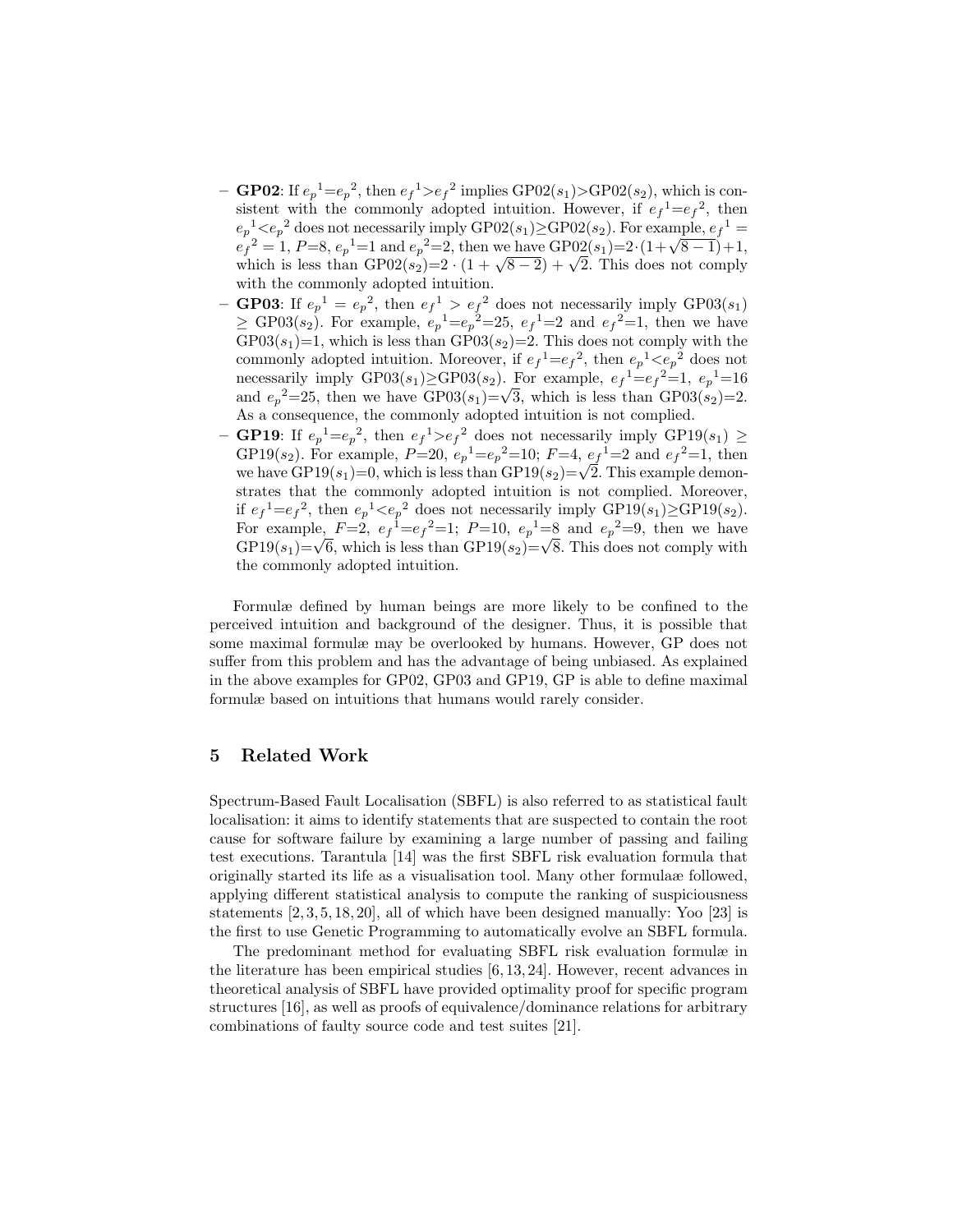## 6 Conclusion

Search-based techniques have been widely used in software engineering, such as testing, maintenance, etc [8, 10]. Recently, Yoo [23] has successfully utilized a search-based technique, namely, Genetic Programming, to generate effective risk evaluation formulæ for SBFL. In this paper, by using the recently developed theoretical framework by Xie et al. [21] on Yoo's GP-evolved formulæ, we have demonstrated that four formulæ are maximal for programs with single fault, namely, GP02, GP03, GP13 and GP19. The results provide a strong support that Genetic Programming can be an ideal tool for designing risk evaluation formulæ. GP not only can deliver maximal formulæ having the same features as some maximal formulæ designed by humans, but also can help to provide novel insights and intuitions about effective formulæ that humans may overlook.

## Acknowledgement

This work was partly funded by the Engineering and Physical Sciences Research Council [grant no. EP/J017515/1] and the Australian Research Council [grant no. DP 120104773].

## References

- 1. Abreu, R., Zoeteweij, P., van Gemund, A.J.C.: An evaluation of similarity coefficients for software fault localization. In: Proceedings of the 12th Pacific Rim International Symposium on Dependable Computing. pp. 39–46. Riverside, USA (2006)
- 2. Abreu, R., Zoeteweij, P., van Gemund, A.J.C.: An observation-based model for fault localization. In: Proceedings of the 2008 international workshop on dynamic analysis: held in conjunction with the ACM SIGSOFT International Symposium on Software Testing and Analysis (ISSTA 2008). pp. 64–70. WODA '08, ACM, New York, NY, USA (2008)
- 3. Artzi, S., Dolby, J., Tip, F., Pistoia, M.: Directed test generation for effective fault localization. In: Proceedings of the 19th international symposium on Software testing and analysis. pp. 49–60. ISSTA '10, ACM, New York, NY, USA (2010)
- 4. Chen, M., Kiciman, E., Fratkin, E., Fox, A., Brewer, E.: Pinpoint: problem determination in large, dynamic internet services. In: Proceedings of the 32th IEEE/IFIP International Conference on Dependable Systems and Networks. pp. 595–604. Washington DC, USA (2002)
- 5. Dallmeier, V., Lindig, C., Zeller, A.: Lightweight bug localization with ample. In: Proceedings of the sixth international symposium on Automated analysis-driven debugging. pp. 99–104. AADEBUG'05, ACM, New York, NY, USA (2005)
- 6. DiGiuseppe, N., Jones, J.A.: On the influence of multiple faults on coverage-based fault localization. In: Proceedings of the 2011 International Symposium on Software Testing and Analysis. pp. 210–220. ISSTA 2011, ACM, New York, NY, USA (2011)
- 7. Freitas, F., Souza, J.: Ten years of search based software engineering: A bibliometric analysis. In: Cohen, M., O Cinnéide, M. (eds.) Search Based Software Engineering, Lecture Notes in Computer Science, vol. 6956, pp. 18–32. Springer Berlin Heidelberg (2011)